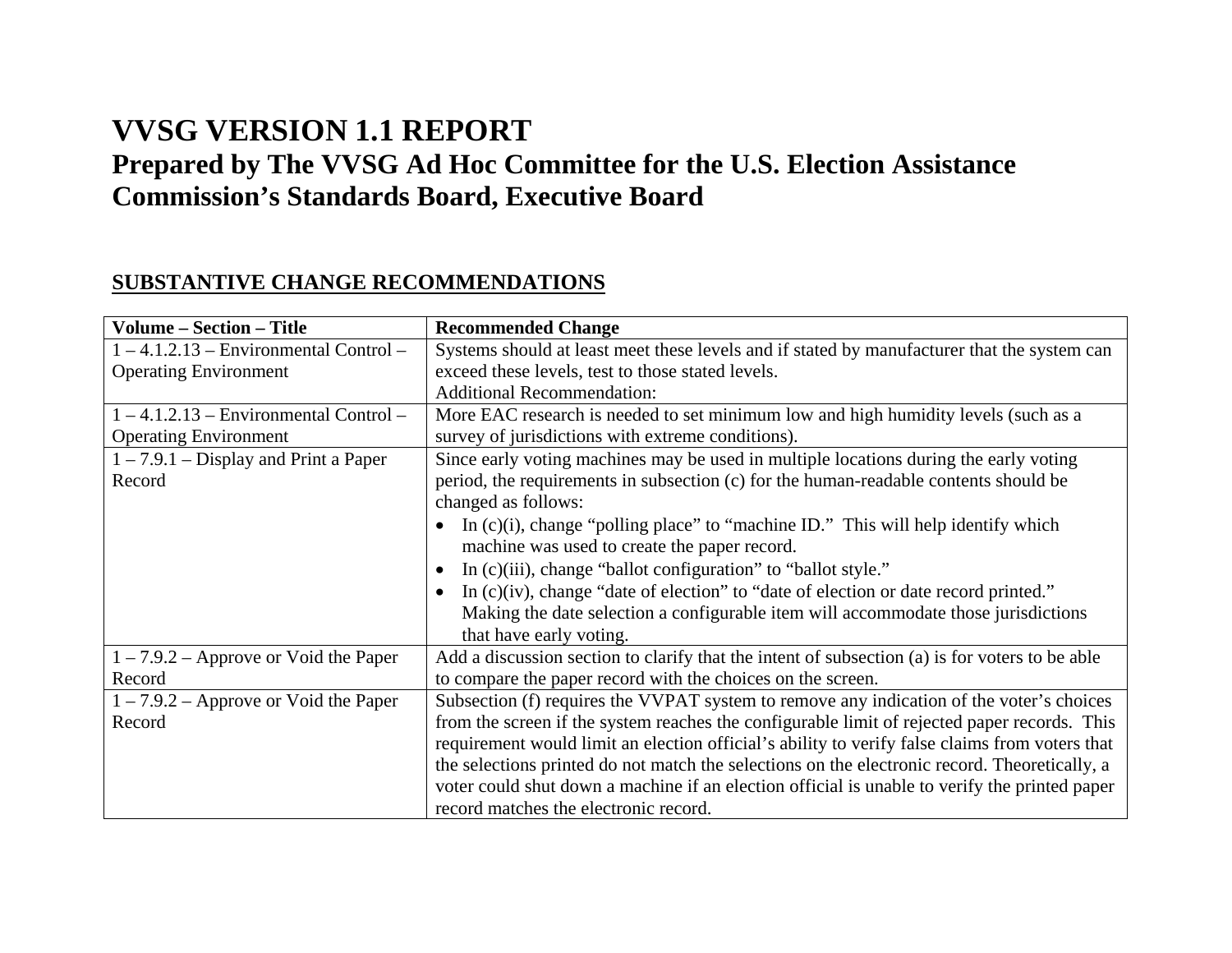| $1 - 7.9.3$ – Electronic and Paper Record<br>Structure | In subsections (e)(i) and (h)(i), remove "polling place" and replace with "machine ID."<br>This will allow jurisdictions to identify which machine was used for the paper record.<br>In subsections (e)(iii) and (h)(iii), replace "date of election" with "date of election or<br>date record printed" to accommodate those jurisdictions that have early voting.<br>In subsections (f) and (h), replace "ballot configuration" with "ballot style."<br>$\bullet$<br>In sub-section $(f)(v)$ , replace the word "ballot" with "paper record." |
|--------------------------------------------------------|------------------------------------------------------------------------------------------------------------------------------------------------------------------------------------------------------------------------------------------------------------------------------------------------------------------------------------------------------------------------------------------------------------------------------------------------------------------------------------------------------------------------------------------------|
| $1 - 7.9.3$ – Electronic and Paper Record<br>Structure | The language in subsection $(e)(iv)$ needs to be clarified. The requirement to print how<br>many paper rolls were used may cause usability issues if the roll was removed to fix paper<br>jam, but then re-inserted. The printer may not be able to detect that this was not a new roll.<br>For auditing purposes, officials need to know the total paper records and this requirement<br>is already in subsection $(e)(v)$ .                                                                                                                  |
| $2 - 2.6.2$ – Equipment and Data Security              | Mandatory security procedures required in 2.6.2 should also be required in user<br>documentation. This section addresses security procedures for "purchasing jurisdictions"<br>that are mandatory in order to "prevent disruption of the voting process and corruption of<br>voting data." Manufacturers should be required to include these mandatory procedures in<br>the user documentation to ensure that purchasing jurisdictions are fully aware of the<br>expectations.                                                                 |
| $2 - 2.6.4$ System Event Logging                       | Define an "event" that must be logged.                                                                                                                                                                                                                                                                                                                                                                                                                                                                                                         |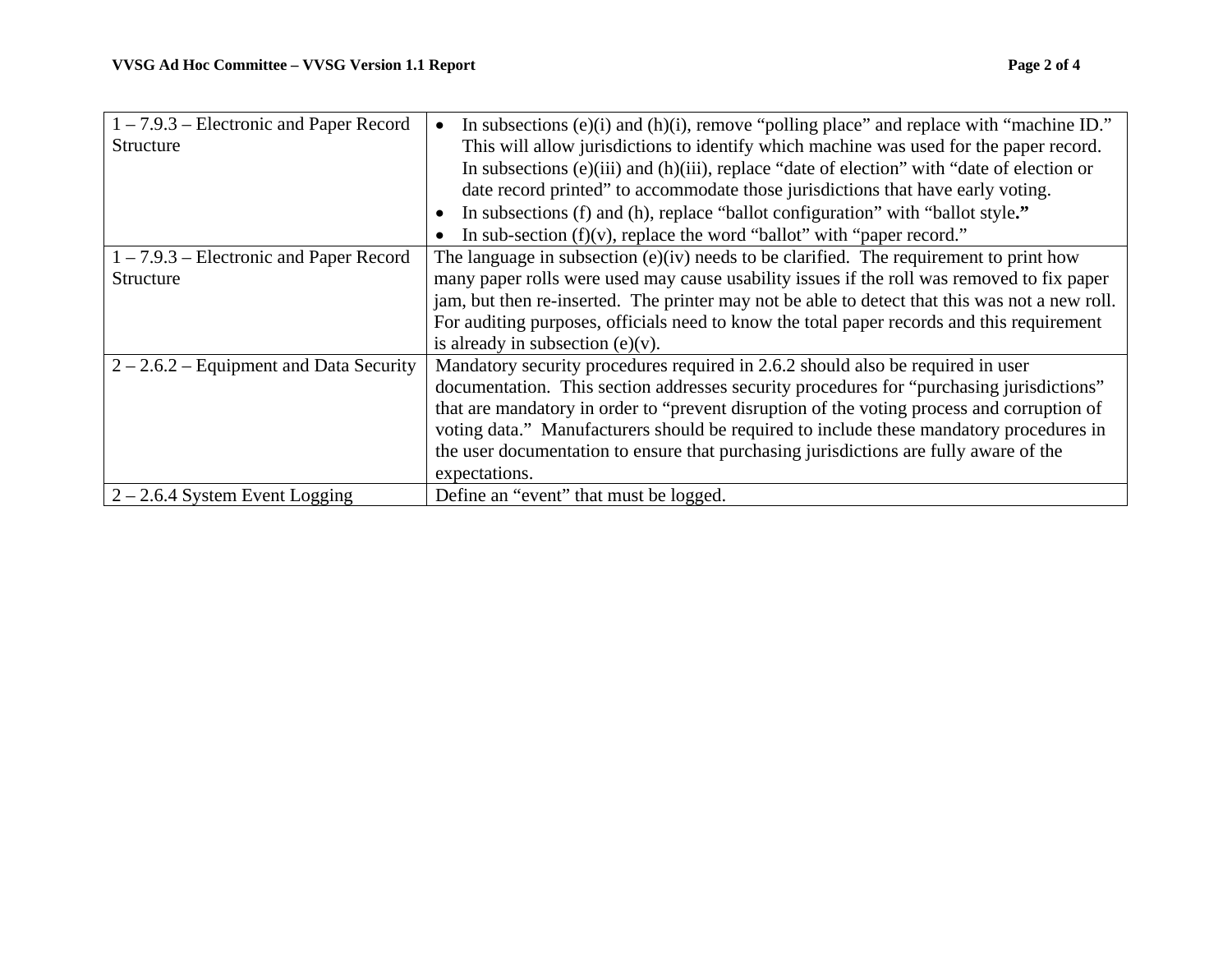## **CORRECTIONS**

| <b>Volume - Section Number - Title</b>     | <b>Recommended Correction</b>                                                                              |  |  |
|--------------------------------------------|------------------------------------------------------------------------------------------------------------|--|--|
| $1 - 3.2.2.1$ – Editable Interfaces        | Discussion box under paragraph (f), second sentence: "casting of two ballots" (along                       |  |  |
|                                            | with more than two) is covered if worded "casting of more than one ballot."                                |  |  |
| $1 - 5.2.5$ – Structured Programming       | The first table in 5.2.5 references Visual Basic (VB) rather than .Net. VB is unsupported                  |  |  |
|                                            | by Microsoft. Although it can be used for development, it would not be a wise choice.                      |  |  |
| $1 - 5.2.5$ – Structured Programming       | http://www.eac.gov/voting systems/voluntaryvoting-guidelines/2002-voting-system-standards. This link       |  |  |
|                                            | referenced in the second footnote is broken and no replacement exists according to the                     |  |  |
|                                            | EAC website.                                                                                               |  |  |
| $1 - 5.2.5$ – Structured Programming       | The two paragraphs under $5.2.5$ (a) that immediately precede $5.2.5$ (b) should either be                 |  |  |
|                                            | listed as "Discussion" or formatted properly. The paragraphs are:                                          |  |  |
|                                            | Wrapping legacy functions avoids the need to check for errors after every invocation,                      |  |  |
|                                            | which both obfuscates the application logic and creates a high likelihood that some or                     |  |  |
|                                            | many possible errors will not be checked for.                                                              |  |  |
|                                            |                                                                                                            |  |  |
|                                            | In $C_{++}$ , it would be preferable to use one of the newer mechanisms that already throw                 |  |  |
|                                            | exceptions on failure and avoid use of legacy functions altogether.                                        |  |  |
| 1-7.9 - Voter Verifiable Paper Audit       | In third bullet, remove abbreviation of VVPR and replace with "paper record." VVPR is                      |  |  |
| <b>Trail Requirements</b>                  | not in Appendix A.                                                                                         |  |  |
| $1 - 7.9.3$ – Electronic and Paper Record  | In subsection (a)(i), replace "ballot configuration" with "ballot style."<br>$\bullet$                     |  |  |
| Structure                                  | In subsection $(a)(i)$ , the term "counting context." This term is not in the glossary and if<br>$\bullet$ |  |  |
|                                            | it remains, there needs to be an explanation of what it means.                                             |  |  |
| $1 - 7.9.6 - VVPAT$ Usability              | The language in subsection (f) appears to be redundant with 7.9.3(i).                                      |  |  |
| 2 - 1.8.2.6 – Certification Test Practices | Numbering convention is off; start with "a."                                                               |  |  |
| $2 - 2.6$ – System Security Specification  | Typo: first entry in table (pg 37), "This document shall identify the threats the voting                   |  |  |
|                                            | system protects" should be "protects against."                                                             |  |  |
| $2 - 2.6.6 - Setup Inspection$             | Typo: in the Discussion box, "needs" should be "need."                                                     |  |  |
| $2 - 3.2.2.2 - Non-Editable Interfaces$    | Typo: paragraph (a), (i.e., overvotes), one too many periods.                                              |  |  |
| $2 - 3.2.4 - Cognitive$ Issues             | Typo; paragraph $(c)(i)$ in discussion box, 'No', extra quotation mark.                                    |  |  |
| $2 - 3.3.6$ - Hearing                      | Typo: paragraph (c), "Requirement" should be lower case.                                                   |  |  |
| $2 - 5.4$ – Source Code Review             | Display the figures (illustrations) as deleted.                                                            |  |  |